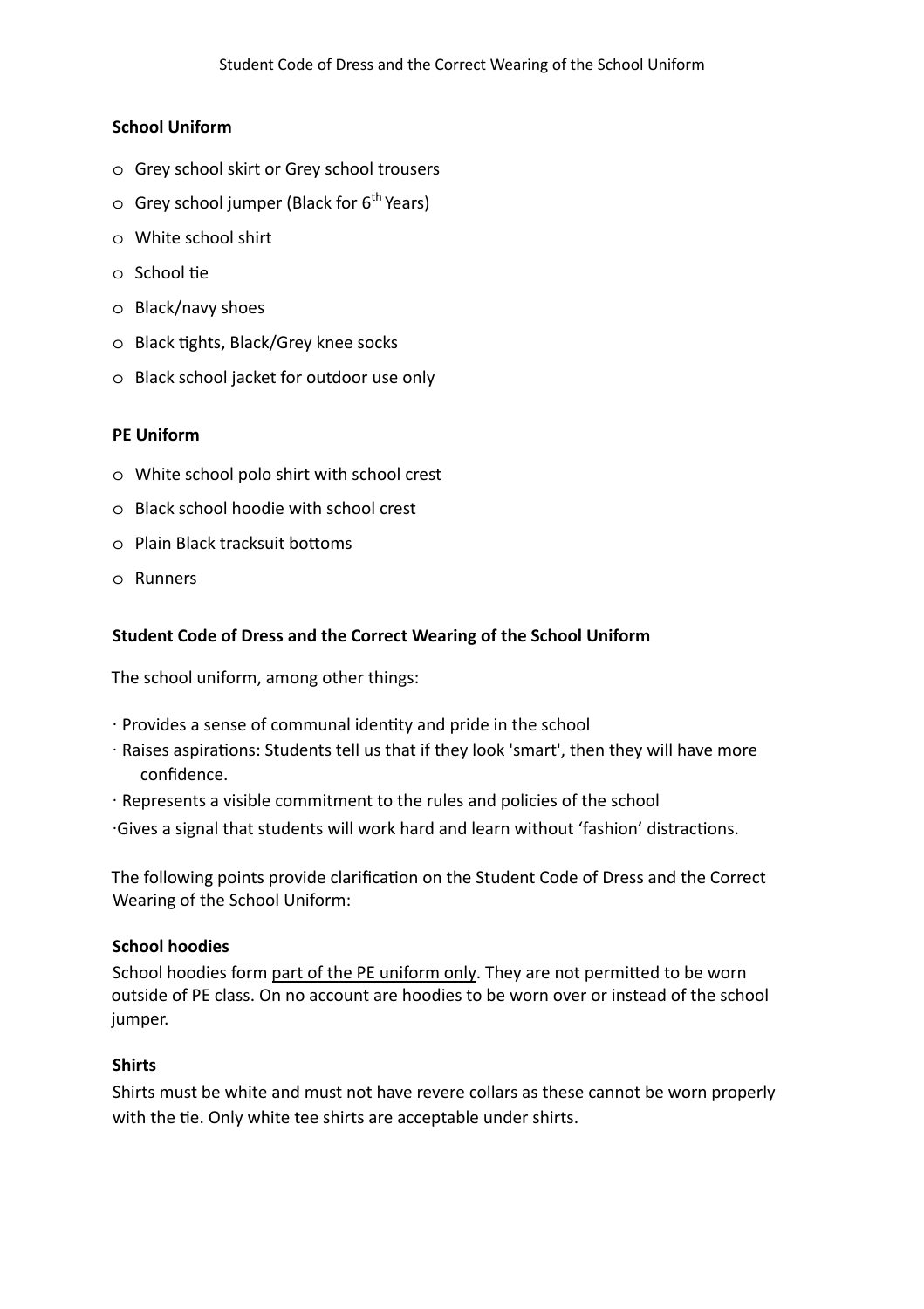## **Ties**

Ties should be clearly visible at all times. The knot must not be hidden by the jumper and the second button of the shirt should be closed.

# **Grey pleated school skirt**

The skirt must be of appropriate modest length i.e. below the knee.

# **Socks**

Socks must be knee socks and socks/tights must be plain and grey or black in colour.

## **Shoes**

Shoes must be black or navy. They must be hard wearing, water proof shoes.

## **Scarves**

Scarves, if worn, must be grey or black in colour and must be removed once inside school.

## **Hair**

Any hair dye must be of a naturally occurring hair colour. Simple hair bands are permitted. Coloured hair braids are not permitted.

#### **Jewellery**

• Discreet small earring studs only are permitted.

∙ Jewellery/Piercings on the face or in the tongue are not permitted.  $\cdot$ 

Chokers are not permitted.

## **Make-up**

Any make-up, if worn, should be discreet.

## **Nails**

Nails must be of a length that permits students to participate fully and safely in all school activities.

## **Identification**

All items of uniform must be clearly and permanently marked with the student's name.

## **Non-Uniform Activities**

When participating in any non-uniform school activities/trips students must wear clothing that is appropriate to the event.